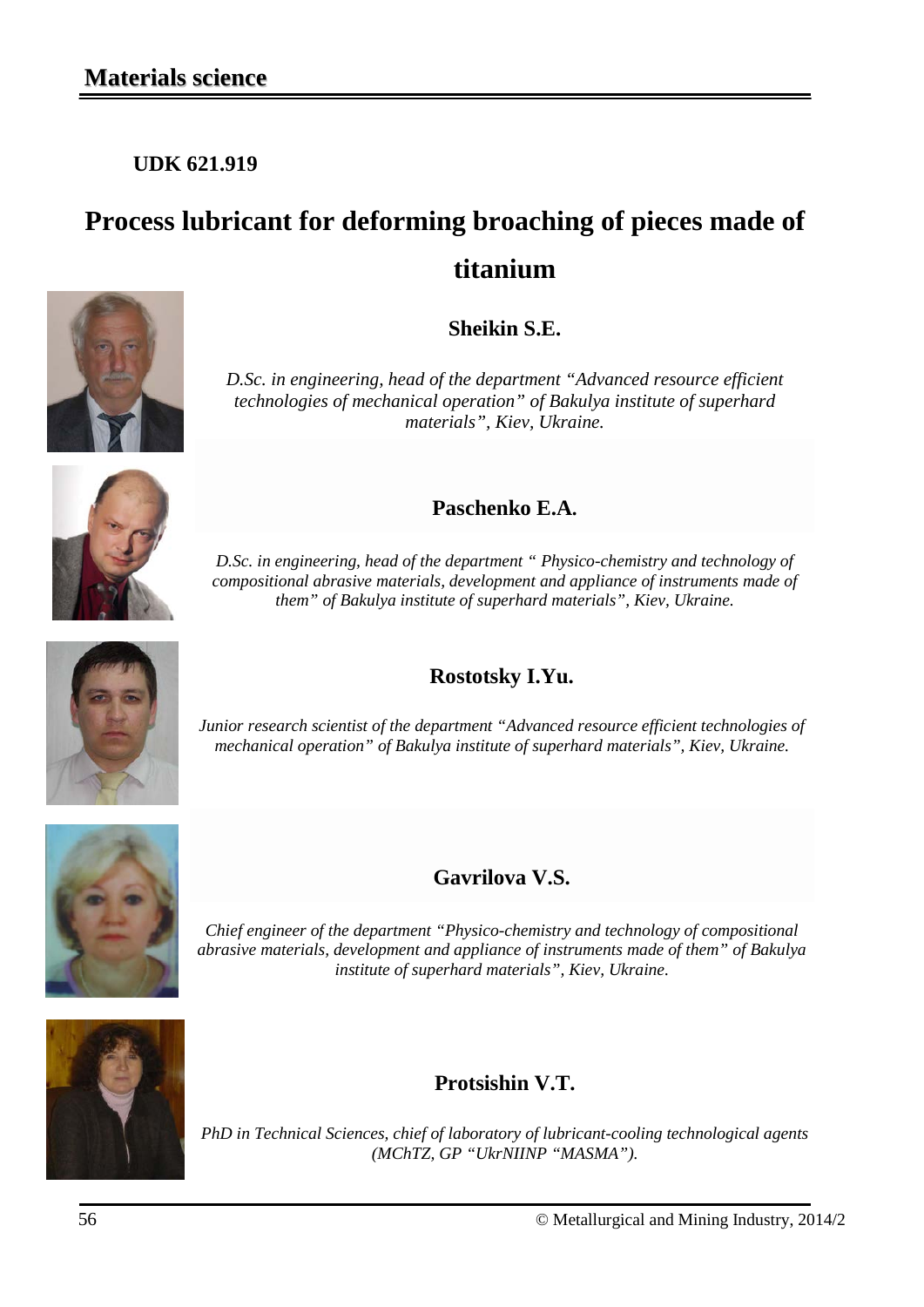## Abstract

*The results of process lubricant development for deforming broaching and tube drawing of titanium alloy are presented. Their tribotechnical characteristics and boundary conditions of their appliance are determined. Technological recommendations for their usage are formulated.*  Key words: *lubricant, titanium alloy, plastic deformation, specific friction force, seizure.*

## **Introduction**

Deforming broaching (figure 1) is the process of hole-making operations in pieces such as thimbles and tubes with the help of cold plastic deformation in stages. With the usage of this process, the reduction of labor intensity of processing, rise of metal recovery coefficient, resistance to fatigue failure, improvement of coating surface, significant reduction of surface undulation are achieved. Besides, there is an opportunity to replace alloyed steels with more simple ones by means of strain hardening both coating surface of a work piece and its core.





Figure 1 The scheme of deforming broaching

During deforming broaching the instrument in the form of flattened cone is moved through the hole of work piece. Herein, the diameter of an instrument is several times larger than diameter of a hole in the billet, which is called interference. The conditions of contact interaction of an instrument with work piece may be characterized as extremely rough, because normal contact stress in the interaction area of an instrument with work piece may reach the value 6-8  $\sigma_t$  of work material at coefficient of friction 0.05-0.1 and higher [1]. This means that deforming broaching may be referred to that category of processes of cold plastic deformation, where contact friction at high normal contact stress takes place.

Stable flow of deforming broaching process (absence of seizure between instrument and work piece) is provided by the usage of process lubricant, the choice of which should be fulfilled separable for each composition of instrument and work piece. The experience has shown that hard alloy metal VK 15 has the most beneficial combination of mechanical and tribotechnical characteristics, providing the reliability of its appliance as material of work pieces of deforming broaching. Herein, during deforming broaching of pieces from constructive carbon steels, the reliable operation of an instrument is provided by the usage of liquid process lubricants, which are normally used at pressure metal treatment (sulfofrezol, lubricants of MP type, on the base of machine oil).

However, application of these process lubricants during processing of pieces from non-ferrous metals and alloys (including titanium), as a rule, is impossible because of seizure of work piece with the instrument [2]. In this case (as a way out) solid lubricants with high screening capacity may be used. For example, for deforming broaching of billets from stainless steel, solid lubricants on the base of molybdenum disulfide are used [4], cadmium iodide is applied for processing of titanium alloys. However, as experiments have shown, lubricants on the base of molybdenum disulfide while processing of titanium alloys is not effective as it cannot provide treatment without seizure. Application of cadmium iodide is undesirable in virtue of its toxicity. Herein it should be considered that usage of solid lubricants complicates processing technology significantly as it requires extended operations for their laying and removing after drawing.

The presence of effective process lubricants allowed to use deforming broaching process (drawing) while manufacturing of axisymmetric titanium pieces such as cylinder or rod, which are widely used in aeronautical engineering and to reduce significantly its labor intensity.

There is data in literature about process lubricants allowing to perform treatment of titanium alloys by means of cold plastic deformation.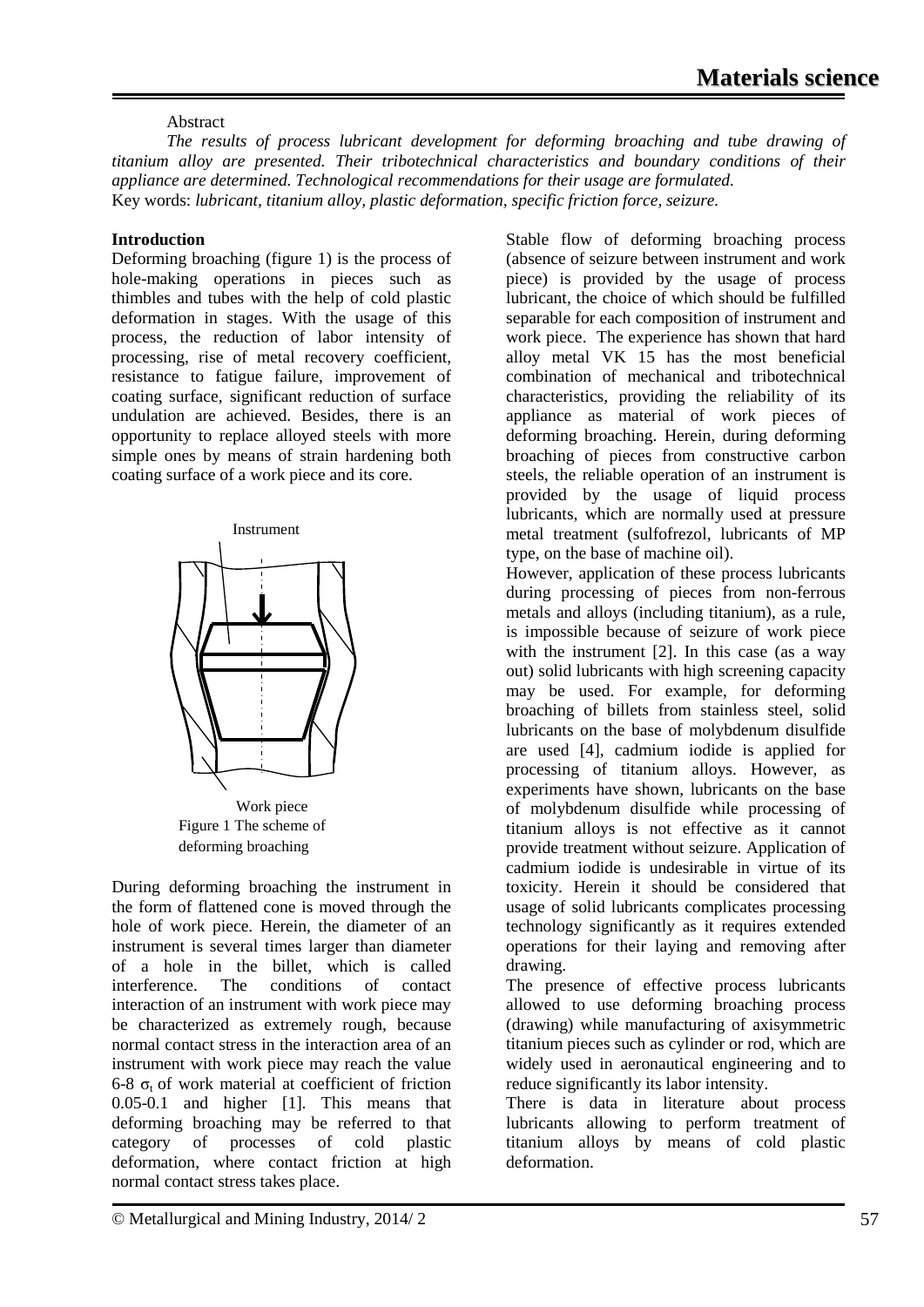There is short overview of experimentations in work [5], fulfilled earlier by native and foreign researches; they concern creation of lubricants for titanium and its alloys processing. It is mentioned that investigations of polychlorofluorosiloxanes liquids with various viscosity and chlorine and fluorine content while friction of pieces from titanium and steel appeared to be noneffective. At the same time some positive results concerning negative skin friction while usage of range of chlorated hydrocarbon with different chlorinity (from 28%



**Figure 2** Technology for preliminary study of sealing properties of process lubricants: a) construction b) deforming instrument c) metal pickup on the working surface of an instrument

to  $70\%$ ) as lubricants were obtained. Lubricants on the base of chlorated hydrocarbon are marked

to increase significantly seizure load while titanium treatment under pressure. Positive effect was discovered while usage of the lubricant on the base of correlation of oleinic acid and crystalline iodine.

Referring to foreign patents, the authors of [6] mentioned that during cold treatment of titanium and its alloys by pressure, the composition on the base of highly viscous lubricating mineral oil, mixture of lubricating mineral oil of various viscosity, vegetable oil and animal fatty substances, higher fatty acids and their derivatives are used. Chlorated lubricating mineral oil, polymerized and sulphurated vegetable oil, polyol are also used.

For cold rolling of pipes from titanium alloys on Russian Verkhsaldinskyi metallurgical complex, water-based lubricant [7] was created, which contains still bottoms, got in process of freons production on the stage of their water refining from *НСl* and *HF,* sodium soaps of higher fatty acids, borax and talcum powder as filler.

Concentration of lubricant-cooling process agent [8] is known, which is used for pressure shaping (rolling and drawing) of refractory metals and alloys: zirconium, titanium, etc, containing triethanolamine salts of mono- and diester of orthophosphoric acid and monoethanolamides of carboxylic acids, triethanolamine salts of caronic acids, complex estercarboxylic acids and polyatomic alcohol, polyoxiethylene ethers of allylphenol.

Technical result from appliance of mentioned above technological means – reduction of coefficient of friction in the system instrumentbillet, improvement of heat-removal, that allows to eliminate metal pickup on the instrument and reduce undulation of work surface.

But it should be mentioned that performance characteristics of mentioned lubricant compositions cannot guarantee the treatment of titanium pieces without seizure. Thus, effective process lubricants for titanium and its alloys treatment by cold plastic deformation, where contact friction at high normal contact stresses takes place are absent on the market of CIS countries. Consequently, engineering and manufacturing development of such lubricants is relevant objective.

The aim of this research is creation of effective process lubricants for titanium alloy treatment by cold plastic deformation and study of their processing capabilities.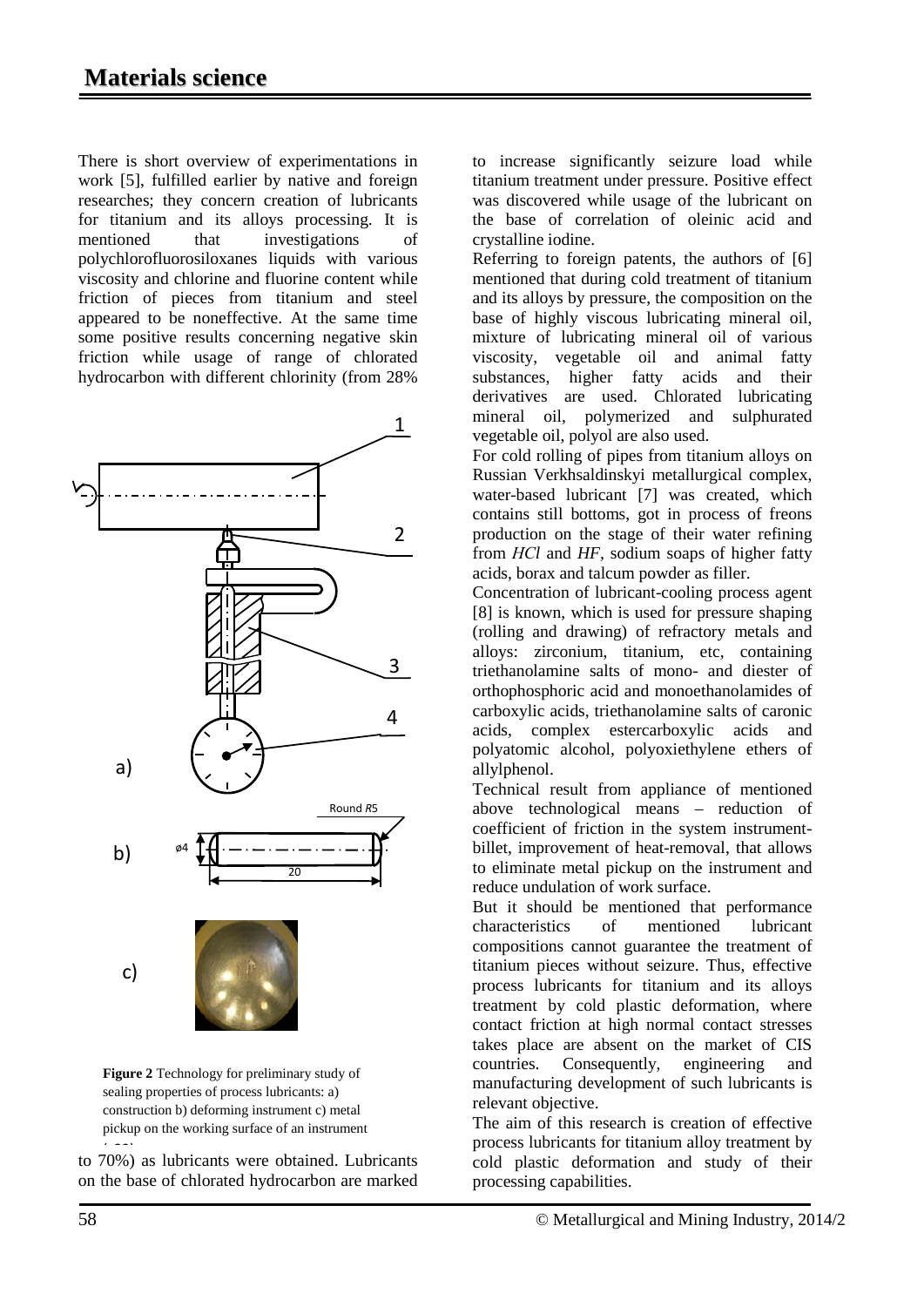## **Testing methods**

For research of operational characteristics of process lubricants in the processes of cold plastic deformation there developed a lot of methods [2, 5].

It would be the most accurate and right to perform testing of samples of process lubricants in conditions of that manufacturing processes, for which they were aimed. However, in some cases it is connected with formidable difficulties, which forces to use simplified laboratory technique for initial test.

In our researches for preliminary study of sealing properties of process lubricants the methodology, residing in process lubricants tests according to the smoothening of outside surface of cylindrical work scheme, on which the lubricant is laid, is applied. [2] (fig. 2). Work piece (1) with applied testing lubricant was put into the disc chuck. Deforming instrument in the shape of core from hard alloy VK 15 (2) with spherical end faces (fig. 2,b) was placed into stiff holder (3) with an indicator (4) and was forced against the billet with P<sub>s</sub> force. The instrument was moved along the generating rotating billet. Herein the force  $P_s$ was stepwise increased and the treatment was fulfilled on one and the same area and in the same direction.

Installation was preliminary calibrated. While treatment the undulation of work surface was increasing. With increase of the force  $P_s$  there was increase of contact pressure. Discontinuance of surface (in case of solid lubrication testing) and increase of surface undulation indicates the seizure. Herein on the working shank end there formed processing metal pickup (figure 2c). Sealing properties of the lubricant may be estimated from the value of effective pressure, which precedes seizure, or from the way scale, run by the piece before seizure.

Advantage of this technology is the possibility of quick achievement of results and also the possibility of multiple use of the billet. Considering that the price of materials is continuously increasing, the last fact is of no little interest. Disadvantage is impossibility of exact determination of contact pressure while testing. This methodology allows only to estimate qualitatively the working ability of lubricants under test and ranging them from sealing properties.

 $F_1 = Q_1$ ·cos $\alpha$  -  $P_1$ ·sin $\alpha$  $F_2 = Q_2$ ·cos $\alpha - P_2$ ·sin $\alpha$  More precise estimation of operation characteristics of process lubricants was fulfilled under the methodology, corresponding the real process of deforming broaching. The range of hard-alloy deforming elements is flown through the hole of thimble with applied lubricant on it [1]. The size of each following element is greater the previous one on some value. Herein, the contact pressure increases at each successive pass by means of strain-hardening of processing material. While usage of liquid lubricants, the surface undulation decreases. One provides measurements of axial force while testing.

Its increase, material pick up on the instrument and discontinuance of surface layer witnessed about seizure. Contact pressure at the moment, preceding seizure and also the amount of omitted before seizure deforming elements may characterize operation parameters of process lubricant. High accuracy and great information content may be referred to its advantages. The fact that thimble under test as a rule cannot be used in further operations refers to disadvantages.

In testing under the first methodology, cylindrical billet Ø60 mm was used, line feed of an instrument made  $S = 0.097$  mm/r., rotating speed -  $n = 80$  rpm.  $P_s$  force was increased stepwise at a pitch of 50 N.

For determination of specific friction force of testing lubricant, the methodology developed at Superhard material Institute of National Academy of Sciences of Ukraine was used. This methodology is based on two statements, determined in [2]. The first is what the value of real force while deforming broaching does not depend on conditions, influencing the friction on contact surface, i.e. lubricant and type of instrument material. The second is what the solid lubricant on the base of molybdenum disulfide (toluene, lacker F9-K,  $MoS<sub>2</sub>$  in special value) has constant specific friction force  $\tau = 65.3$  MPa, not depending on contact pressure. Specific friction force was calculated as friction force, referred to the instrument contact area with work piece.

 $D \cdot l$  $\tau = \frac{F}{\pi \cdot D \cdot l}$ , where  $\tau$  – specific friction force, *D* 

– mean diameter of contact surface, *l* – stretch of the instrument contact with work piece [2].

> (1) (2)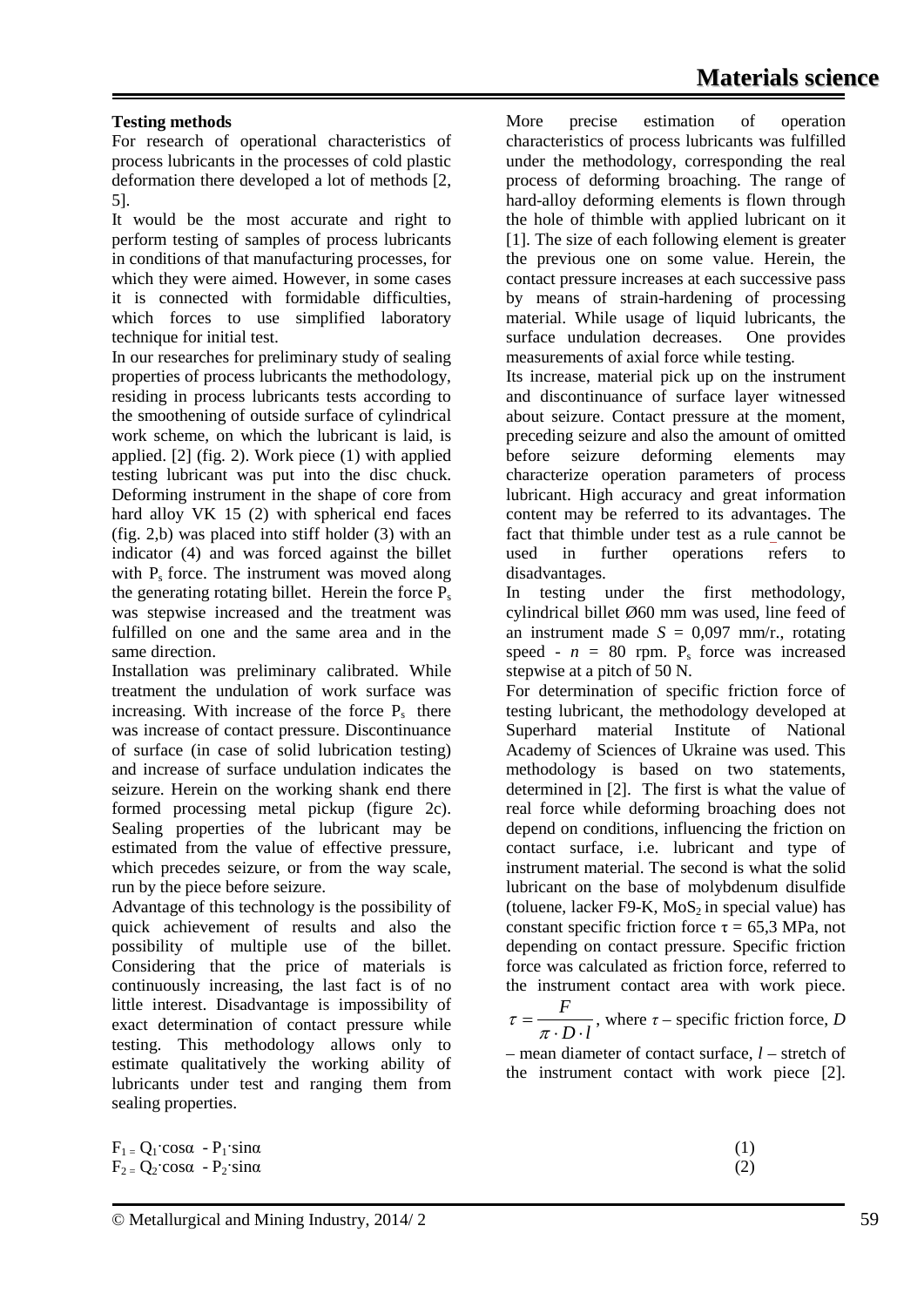where  $F_1$ ,  $Q_1$ ,  $P_1$  - friction force, axial force of broaching and radial force respectively, during treatment with lubricant on the base of molybdenum disulfide [2];  $F_2$ ,  $Q_2$  *and P<sub>2</sub>* friction force, axial force of broaching and radial force respectively, during treatment with experimental lubricant.



**Figure 3** Forces, affecting the instrument while deforming broaching

### **Experimental results and their discussion Liquid process lubricants for deforming broaching of pieces from titanium alloys**

High chemical activity is peculiar to titanium, that is why there forms thin viscous oxide film  $TiO<sub>2</sub>$  on its surface in the air or other medium containing oxygen. It is marked that films on titanium appear as a result of access to water surface, even if its amount is too small and it is available in the form of vapors. Oxyde,

being formed on the processed titanium surface at room temperature or higher, was recognized with rutile (tetragonal modification of titanium dioxide). In normal conditions, except rutila, titanium dioxide may have rhomb-shaped modification –brookite and tetragonal – athanase, i.e. oxidized surface of titanium is nonhomogeneous. At temperatures higher than 400 ºС all modifications of dioxide turns into rutile. Except dioxide there is significant quantity of anion impurities on the surface, they influence significantly on the surface chemistry.

The presence of this film explains low chemical activity of titanium surface, i.e. the absence of chemical interaction with components of lubricating medium at normal temperatures. When lubricant application there takes place physical adsorption. During adsorption on polymorphic materials of titanium dioxide type there may affect the influence of various crystal

From condition of equality of radial forces  $P_1 =$ *Р2* taking into account (1,2) specific friction force equals:

 $F_{1} = F_{1} + (Q_{2} - Q_{1}) \cos \alpha$  (3)

faces and side planes with different adsorptive characteristics.

The main requirement to the lubricant for treatment of titanium alloys is its ability to resist high pressure without breakdown of lubricant film. In our researches there were tested 120 different in composition lubricating mixtures.

They included components, providing high lubricating and adhesive properties; viscous, antioxidative and other additives.

Lubricants on the base of hydrocarbon fractions with kinematic viscosity at  $20^{\circ}$ C - 1-10 mm<sup>2</sup>/s, contained chlorinated paraffin wax from 10 to 50 % and phosphorus-bearing additives of tributyl phosphate type. As solvents there used dichloroethane, chloroform, ethylene tetrachloride, etc.

As thickener there used polyisobutylene of different molecular weight from 400 to 6000 units, polypropylene glycol with molecular weight 400-1500 units, synthetic rubbers, high molecular hydrocarbon, plant products. Concentration of thickener in lubricants compositions made from 5 to 20%. Besides, in the composition there were included some elements, which provided high adhesive properties in relation to titanium surface: sulphurated fats, amidoetherial mixtures and other.

Herein there were used several ways for lubricant appliance on the surface of titanium billets:

one layer was applied, soaking for predetermined time;

doubled layer o lubricant was applied, i.e. liquid low-viscosity lubricant was used and then highviscosity one, containing the same components and thickener;

lubricant was applied on the heated work piece; heated lubricant was applied;

work surface was preliminary mechanically prepared (provisioning of necessary undulation); work surface was preliminary chemically prepared to create adhesion layer between lubricant and work surface.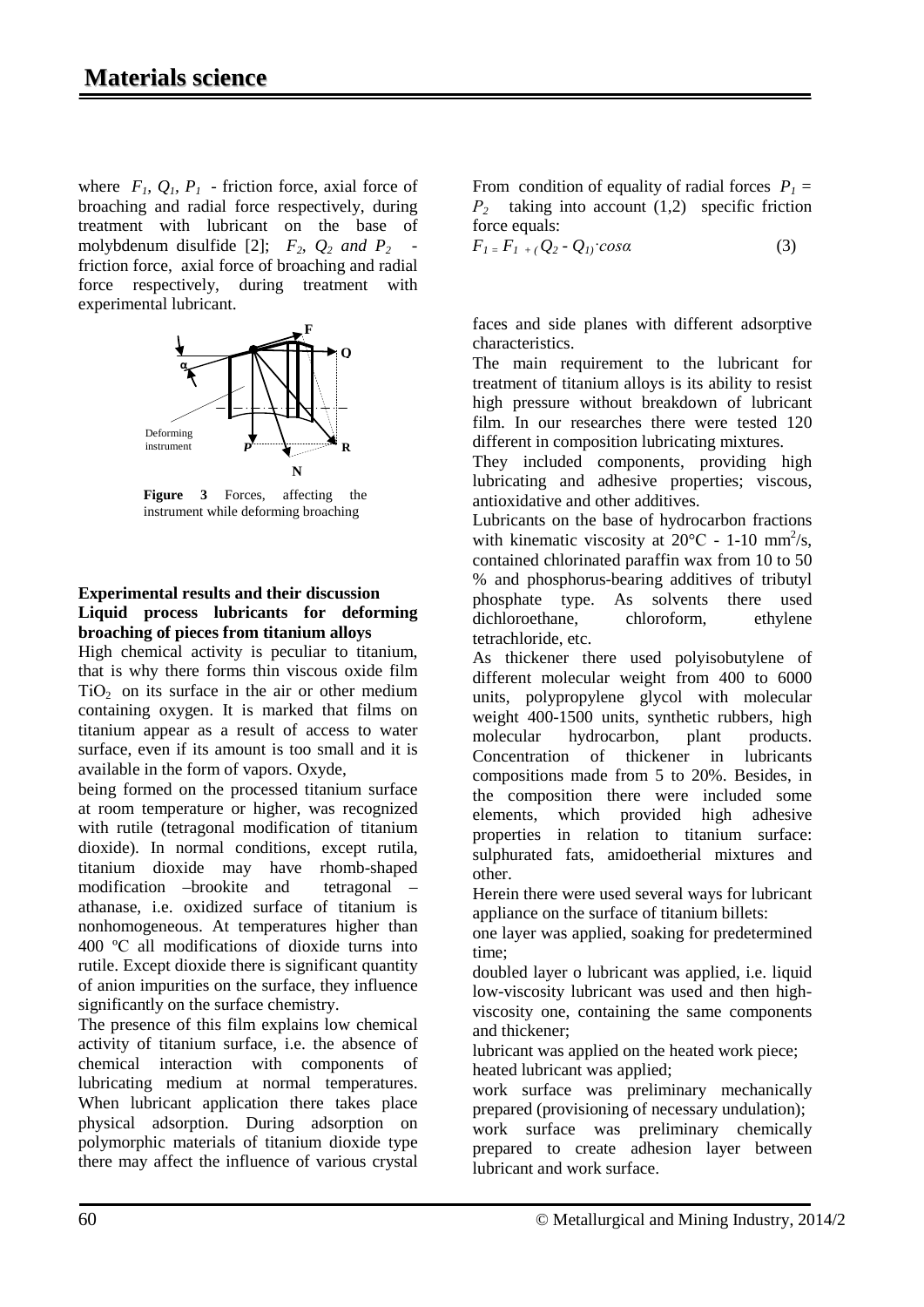When applying one layer of lubricant with soaking for predetermined time, the best results showed the mixture on the base of tall oil, partially saponified by potassium hydroxide with addition of oxyethylated higher fatty acids, aminokalium soaps of acids of plant oils, ethers of alkohole and aminoalcohol of acids of plant oils. Seizure during testing under the first methodology was achieved only after holddown pressure  $P_h = 200$  N. However, during broaching seizure elements were observed after the first deforming cycle at contact pressure 0.8GPa. Considering the level of normal contact pressures, taking place in real process of deforming broaching, this lubricant mixture may be recommended for titanium alloys processing. In case of putting double lubricant layer, the best sealing properties during tests under first methodology (seizure at  $P_h = 250$  N) showed double-layer lubricant mixture, when on the surface of titanium low-viscosity lubricant of high surface activity and penetrability (on the base of methyl ethers of fat acids of plant oils) was applied. This lubricant contains approximately 30% of active additives (sulfital, tributyl phosphate, etc.). Its task was to create a key between titanium surface and the second layer of lubricating grease, which contains highly viscous hydrocarbon, ethers of higher fatty acids and aminoalcohol, mixed borate and colophony.

Testing through deforming broaching showed that the given mixture also does not possess enough screening capacity. Seizure appeared on the second cycle of deforming under contact pressure 1.0 GPa.

For creation of adhesion layer between lubricant and work piece surface, primary chemistry of the titanium alloy surface was used by immersion (with heating and without it) into aqueous

solutions of acids (citric, formylic, oxalic, chlorohydric, etc.) with surface-active agents additions (SAA), and also highly-concentrated alkaline solutions with active additions and followed by lubricant appliance. Better results was obtained during usage of RODEL R11 content as SAA.

More than 60 mixtures were tested with SAA. Process lubricants on the base of hydrocarbon fraction, chloroform, dichloroethane, ethylene tetrachloride showed better results than others, also all the mixtures used 10-50 % of chlorinated paraffin wax at usage of colloidal graphite as filler. Amidoether mixes and sulphurated fats also were included.

During testing of lubricants with such composition under the smoothening scheme, there was no seizure at a load  $P_h = 300$  N.

During testing under the scheme of deforming broaching while thimbles processing from VT1-0 with a hole  $\varnothing$  19 mm and wall thickness 11 mm the seizure took place on the second pass at contact pressure 0.7 GPa. When wall thickness 2 mm and contact pressure 0.7 GPa, the seizure took place on the  $8<sup>th</sup>$  cycle. However, it should be marked that one failed to repeat obtained result.

In such a way, tested compositions of liquid lubricants cannot be recommended for usage while titanium alloys treatment by means of cold plastic deformation (CPD), where contact friction takes place at high normal contact stress, but the results obtained may be useful for further researches.

Solid process lubricants on the base of polymer composites for deforming broaching of pieces from titanium alloys.

Table one shows the compositions of tested lubricating compositions

| 1 ave 1    |                        |                           |                             |  |
|------------|------------------------|---------------------------|-----------------------------|--|
| Compositio | Base                   | Filler                    | Solidifying agent           |  |
| n          |                        |                           |                             |  |
| -1.1       | Diane ethoxyline resin | Polytriazine              | Isomethyltetrahydrophthalic |  |
|            | 75%                    | 25%                       | anhydride                   |  |
| 1.2        | Diane ethoxyline resin | Alumino silicate mineral, | Isomethyltetrahydrophthalic |  |
|            | 50%                    | 50%.                      | anhydride                   |  |
| 1.3        | Diane ethoxyline resin | urea-formaldehyde resin   | Isomethyltetrahydrophthalic |  |
|            | 50%                    | and alumino silicate      | anhydride                   |  |
|            |                        | mineral $50\%$ .          |                             |  |

Table 1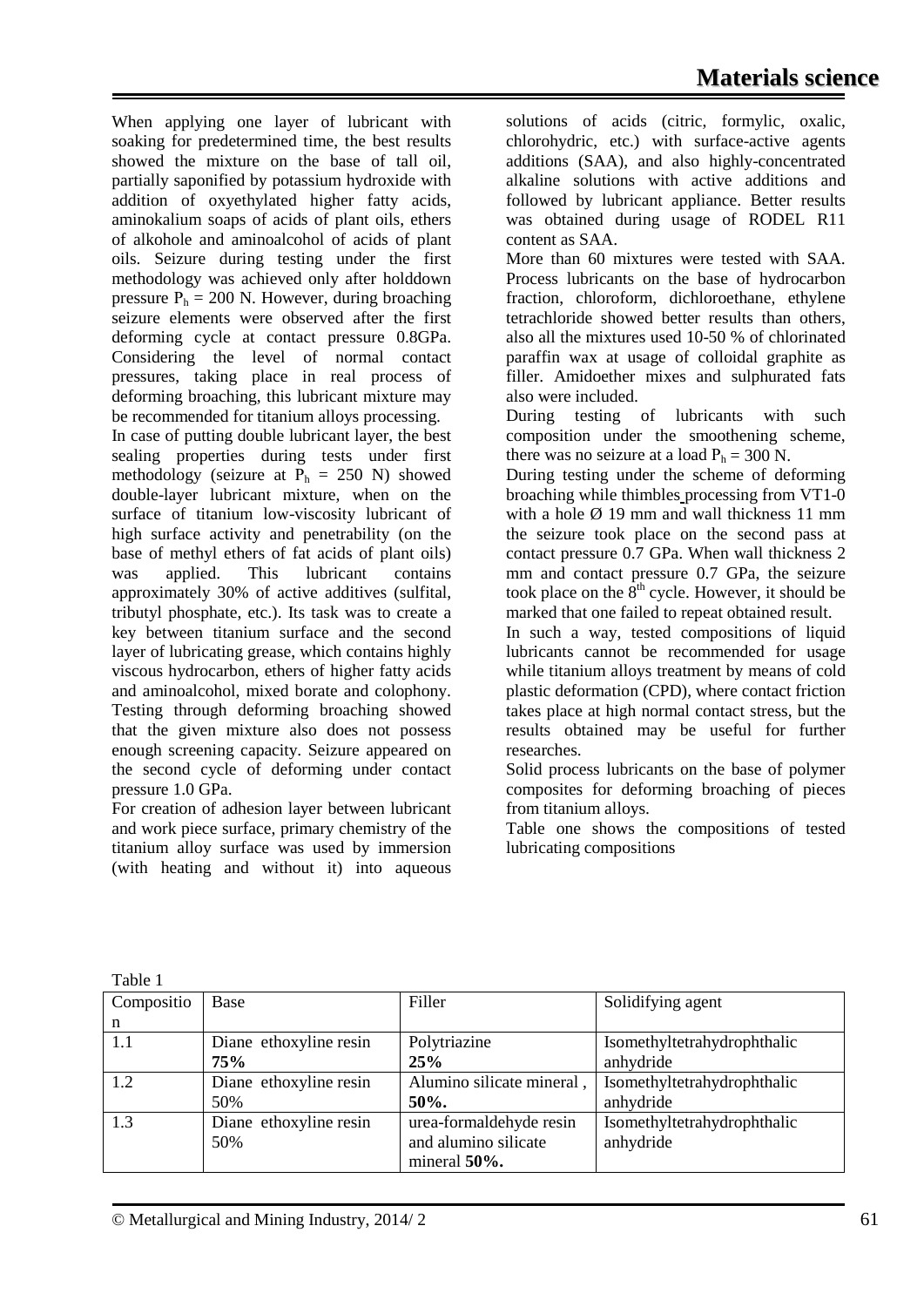| 2.1 | Epoxy-novolak resin 85%                                        | ASM 3/2 15%.                                       | Isomethyltetrahydrophthalic<br>anhydride |
|-----|----------------------------------------------------------------|----------------------------------------------------|------------------------------------------|
| 2.2 | Epoxy-novolak resin 70%                                        | ASM 3/2 15%;<br>Graphite 15%.                      | Isomethyltetrahydrophthalic<br>anhydride |
| 2.3 | Epoxy-novolak resin 65%                                        | Graphite 15%;<br>tin powder 20%.                   | Isomethyltetrahydrophthalic<br>anhydride |
| 2.4 | Epoxy-novolak resin 65%                                        | Molybdenum disulfide<br>$15\%;$<br>tin powder 20%. | Isomethyltetrahydrophthalic<br>anhydride |
| 3.1 | Diane ethoxyline resin,<br>modified by maleic<br>anhydride 80% | Copper oleate 20%.                                 | Isomethyltetrahydrophthalic<br>anhydride |
| 3.2 | Diane ethoxyline resin,<br>modified by maleic<br>anhydride 80% | Calcium stearate 20%.                              | Isomethyltetrahydrophthalic<br>anhydride |
| 3.3 | Diane ethoxyline resin,<br>modified by maleic<br>anhydride 70% | Colloidal graphite 30%.                            | Isomethyltetrahydrophthalic<br>anhydride |

Appliance of these compositions is grounded by modern trends of polymer composites of triboengineering use development, but it is based on the usage of available components, which are produced by SIS countries companies [7,8].



**Figure 4** Dependence of contact pressure on the cycle numbers of deforming broaching while processing of work pieces from the alloy VT1-0 and steel 20 Ø 35 mm :  $\lozenge$  - t  $= 9$  mm;  $\Delta - t = 7$  mm;  $\Box - t = 4$  mm.

During testing according to the first methodology (fig. 2) of compositions 1.1 - 1.3, 2.1 - 2.4, 3.1 - 3.2, solid lubricant material delamination from the surface of the billet and seizure of an instrument by processing material on the first stage of loading at  $P_h$  = 50 N.

Composition 3.3 showed higher sealing properties – seizure was not found at load  $P_h$  = 200 N. As a result, its researches were continued under the second, more precise, method.

During testing according the scheme of deforming broaching, thimbles from titanium alloy VT 1-0, hardness HB160 with a hole  $\varnothing$  35

mm, with various wall thickness  $t_0 = 4, 7, 9$  mm were used. For comparison the thimbles of the same size and hardness from the steel 20 were also broached. Herein solid lubricant on the base of molybdenum disulfide with known specific friction force was applied on the pieces from the steel 20 [2]. Composition 3.3 was applied on the internal surface of thimbles from VT 1-0. Interference on each deforming element was 0.1 mm.



There are dependences of changes of contact pressures and axial forces respectively in the course of experiment in the figures 4,5.

The results obtained show that testing lubricant has high sealing properties. Discontinuance of lubricant film and steplike increase of axial force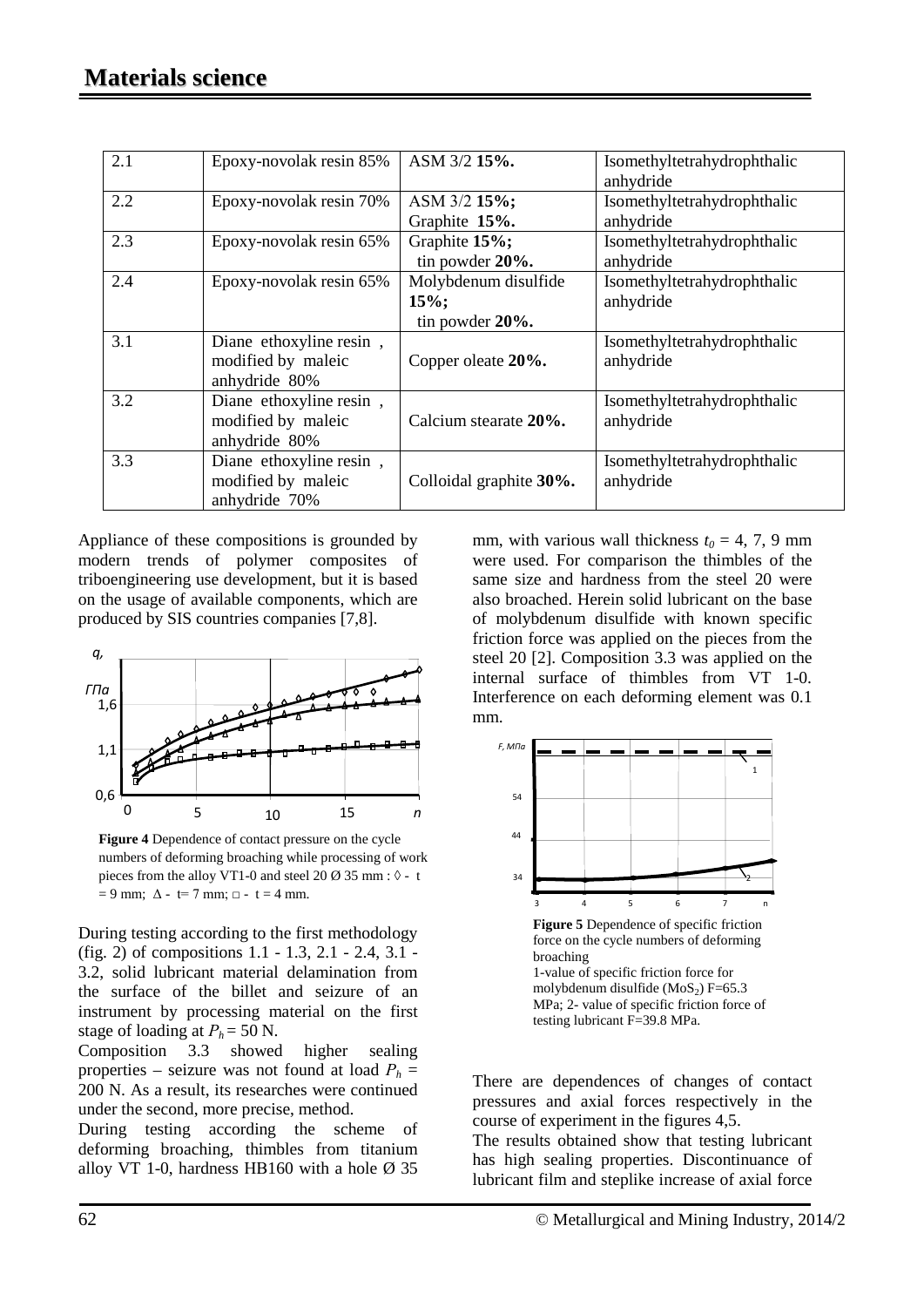of broaching was observed only during broaching of work piece with wall thickness 9 mm on the  $8<sup>th</sup>$  stage of deforming at contact pressure  $\sim 1.6$ GPa (fig. 4).

Considering the fact, that geometry and hardness of steel and titanium thimbles is equal, distinction in values of axial forces is explained by distinction in values of friction forces, i.e. the difference in tribotechnical characteristics of applied lubricants.

As one may see from the given graphs, with usage of composition 3.3 the axial force of broaching in all cases is smaller than in case of appliance of solid lubricant on the base of molybdenum disulfide, which witness about antifriction properties of testing lubricant.

Calculation data of specific friction force of testing lubricant is given in the figure 6. One may see that the value of specific friction force of the developed lubricant is much lower than of lubricant on the base of molybdenum disulfide.

Increasing type of the dependence 2, shown in the figure 6, is conditioned by accumulation of ageing in the layer of polymer coating in conditions of contact interaction of an instrument with work piece.

From the represented data one may see that the sphere of application of developed lubricant on the base of epoxidation tar, with anhydride solidification is limited by contact pressure 1.6 GPa. Consequently, for increasing of its screening capacity, cohesion strength and adhesion strength to titanium, the lubricant was modified by addition of organosilicon and finelydispersed carbon filler. It has rather high hardness (0.22-0.25 GPa), strong depletion effect and the ability to provide lubricating action in



**Figure 6** Dependence of axial force on the cycle numbers of processing at deforming broaching of titanium alloy VT 1-0 with application of modified solid lubricant

wide range of temperature.

While testing of modified lubricant, thimble of titanium alloy VT 1-0 with hole  $\varnothing$  35 mm, wall thickness 11mm and interference 0.1mm was broached. Specific friction force was calculated under the methodology described above.

Dependences of changing of axial forces and contact pressure, presented in the experiments,



**Figure 7** Dependence of contact pressure on the cycle numbers of deforming



**Figure 8** Dependence of specific friction force on the cycle nambers of deforming: 1 - specific friction force for the lubricant ob the base of molybdenum disulfide ( $MoS<sub>2</sub>$ ) F= 65.3 MPa, 2 specific friction force for developed lubricant

are shown in the figures 7 and 8 respectively. The value of specific friction force of modified lubricant from cycle numbers of deforming is shown in the figure 9. Herein the dashed line shows in contrast the value of specific friction force of solid lubricant on the base of molybdenum disulfide.

One may see that in all the range of contact pressure the value of specific friction force of modified lubricant is lower than of lubricant on the base of molybdenum disulfide, till the contact pressure 2.2 GPa.

Thus, this lubricant has higher sealing properties than lubricant without fillers.

Process lubricant, modified by organosilicon and finely-dispersed carbon filler was examined during deforming broaching of thimbles from titanium alloys VT 6 (HB 250) and VT 22 (HB 285) with diameter 19 mm, wall thickness 11 mm and interference 0.1 mm. The values of axial forces and contact pressures are given in the figure 9 and 10 respectively. One may see that this lubricant does not lose its screening capacity at contact pressure 2.8 GPa and 3.1 GPa (fig. 11), for VT 6 and VT 22 respectively. During broaching of the alloy VT 22 on the seventh cycle of deforming, there appeared light scratches on the instrument.

On the basis of results obtained, one may represent the following technological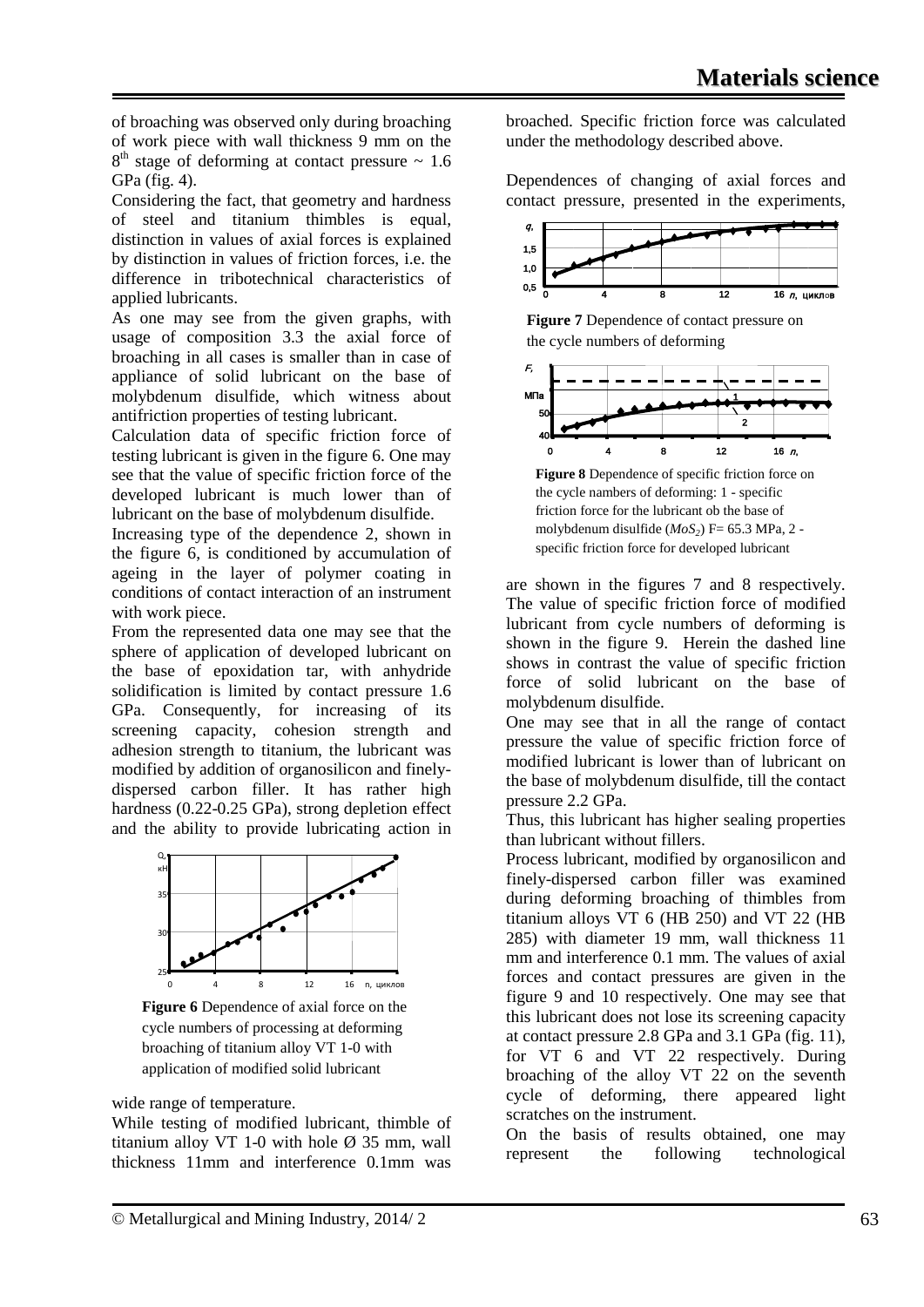recommendations for application of the developed lubricating compositions.

The first of the tested solid lubricants (without organosilicon and finely-dispersed carbon filler) is more technological and in cases when contact pressure in zone of instrument interaction with titanium piece does not exceed 1.6 GPa, this lubricant is more preferable. Process lubricant, modified by organosilicon and finely-dispersed carbon filler, should be applied at pressure more than 1.6 GPa.

Besides, one should consider that the process of solid lubricant laying is the additional process stage, which includes unavoidably drying period, which in its turn may continue for several hours. This will lead to the product appreciation. Besides, one should remember that after cold plastic deformation, solid lubricant is still on the processing surface and in case when technical



**Figure 9** Dependence of axial force on the cycle numbers during deforming broaching of titanium alloys VT 6 and VT 22 with developed modified solid lubricant ■ – VT

2. The developed process lubricant on the base of polymer composites without filler allows to perform multicycle deforming broaching of titanium pieces at contact pressure to 1.6 GPa.

3. Introduction of fillers allowed to rise significantly lubricant sealing properties and perform multicycle deforming broaching of pieces from titanium alloys VT 1-0 and VT 22 at contact pressures to 2.2 GPa ans 3.1 GPa respectively.

4. The developed solid lubricants can be applied while cold plastic deformation of constructional titanium alloys of aircraft, rocket and shipbuilding application. All the high-strength alloys (from VT 1-0 to VT 22), developed by VIAM (All-Russian Research Institute of Aviation Materials), are among them [11]. Analyzing chemical composition of tested titanium alloys, one may conclude that screening

requirements do not allow that, for its removal one will have to remove the envelope of metal, i.e. one more process stage. Thus, their usage may be driven by economic considerations, for example, in cases when it is necessary to approximate the size of the piece to the size of ready work piece to the maximum by means of cold plastic deformation and minimize the amount of facing.

#### **Conclusions**

1. Examined compositions of liquid lubricants on the base of hydrocarbon fraction cannot be recommended for application during processing of tube pieces of titanium alloys by means of cold plastic deformation, where contact friction at high normal contact stresses takes place, and the results obtained may be useful in further researches.



**Figure 10** Dependence of contact pressures on the cycle numbers during deforming broaching of titanium alloys VT 6 and VT 22 with developed modified solid lubricant  $\blacksquare - \text{VT } 22$ ;  $\Box - \text{VT } 6$ 

capacity of process lubricant does not depend on the quality and quantity of titanium alloy addition elements.

## **References**

1. O. A. Rozenberg. *Mekhanika vzaimodeystviya instrumenta s izdeliem pri deformiruyushchem protyagivanii.(*Mechanic of instrument interaction with work piece during deforming broaching). Kiev, Naukova dumka, 1981. 288 p. 2. Kritskiy A.D*. Osobennosti razrabotki tverdosplavnykh deformiruyushchikh protyazhek dlya obrabotki otverstiy v detalyakh iz trudnoobrabatyvaemykh detaley i splavov: Avtoreferat dissertatsii kandidata tekhnicheskikh nauk.* (Peculiarities of development of hard-alloy deforming drawing for treatment of holes in pieces from hard-to-treat pieces and alloys: Author's abstract of PhD in Technical Sciences). Kiev, 1983. 26 p.